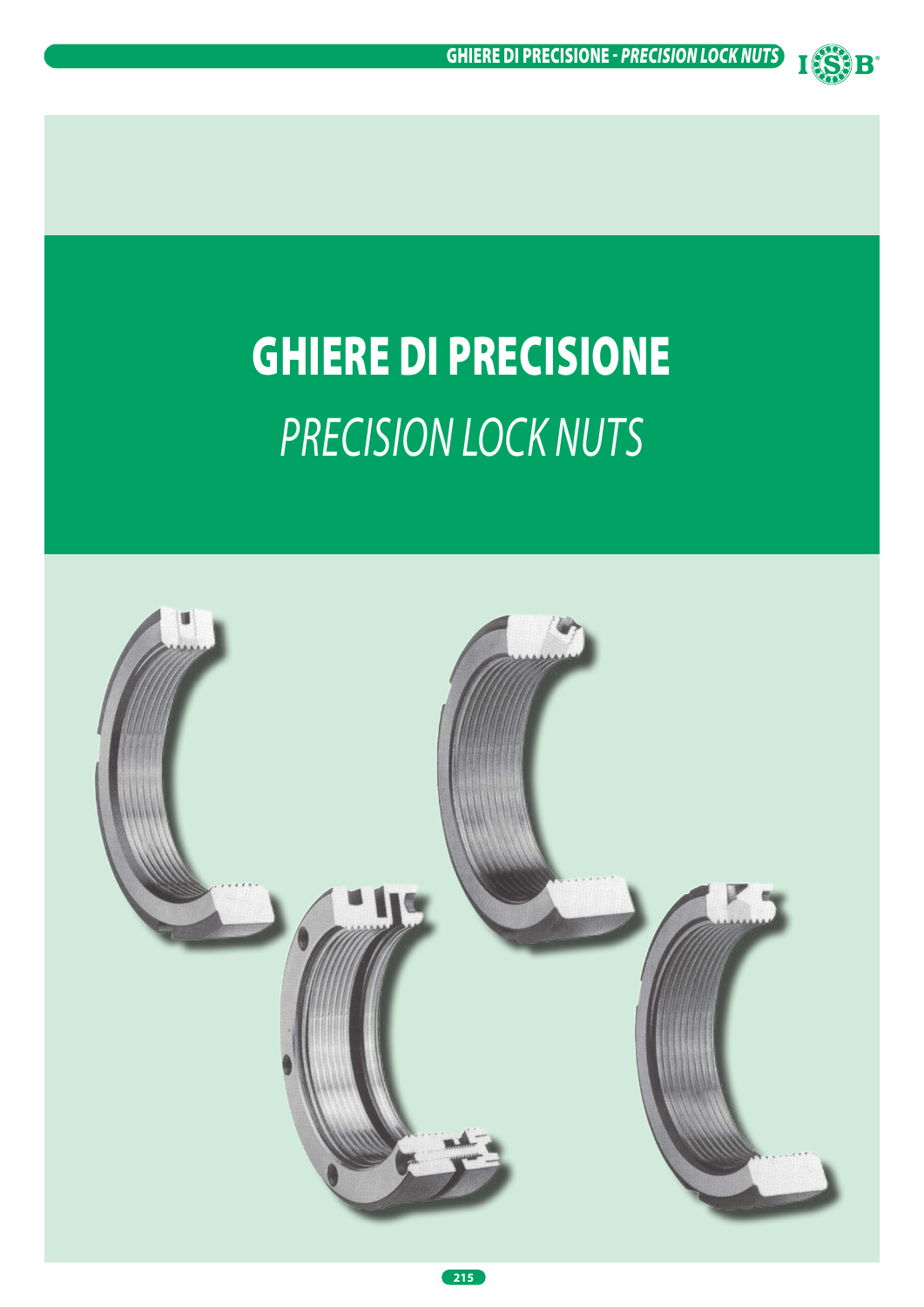

# GHIERE DI PRECISIONE *PRECISION LOCK NUTS*

## 1. CARATTERISTICHE TECNICHE

# *1. TECHNICAL CHARACTERISTICS*

**Le ghiere di precisione ISB sono disponibili nelle seguenti**  *The ISB precision lock nuts available are:* **versioni:**

- YSF (bloccaggio sul fianco)
- YSA (bloccaggio assiale)
- YSR (bloccaggio radiale)
- YSK (bloccaggio ad intaglio elastico)
- *YSF (side locking)*
- *YSA (axial locking)*
- *YSR (radial locking)*
- *YSK (locking by elastic incision)*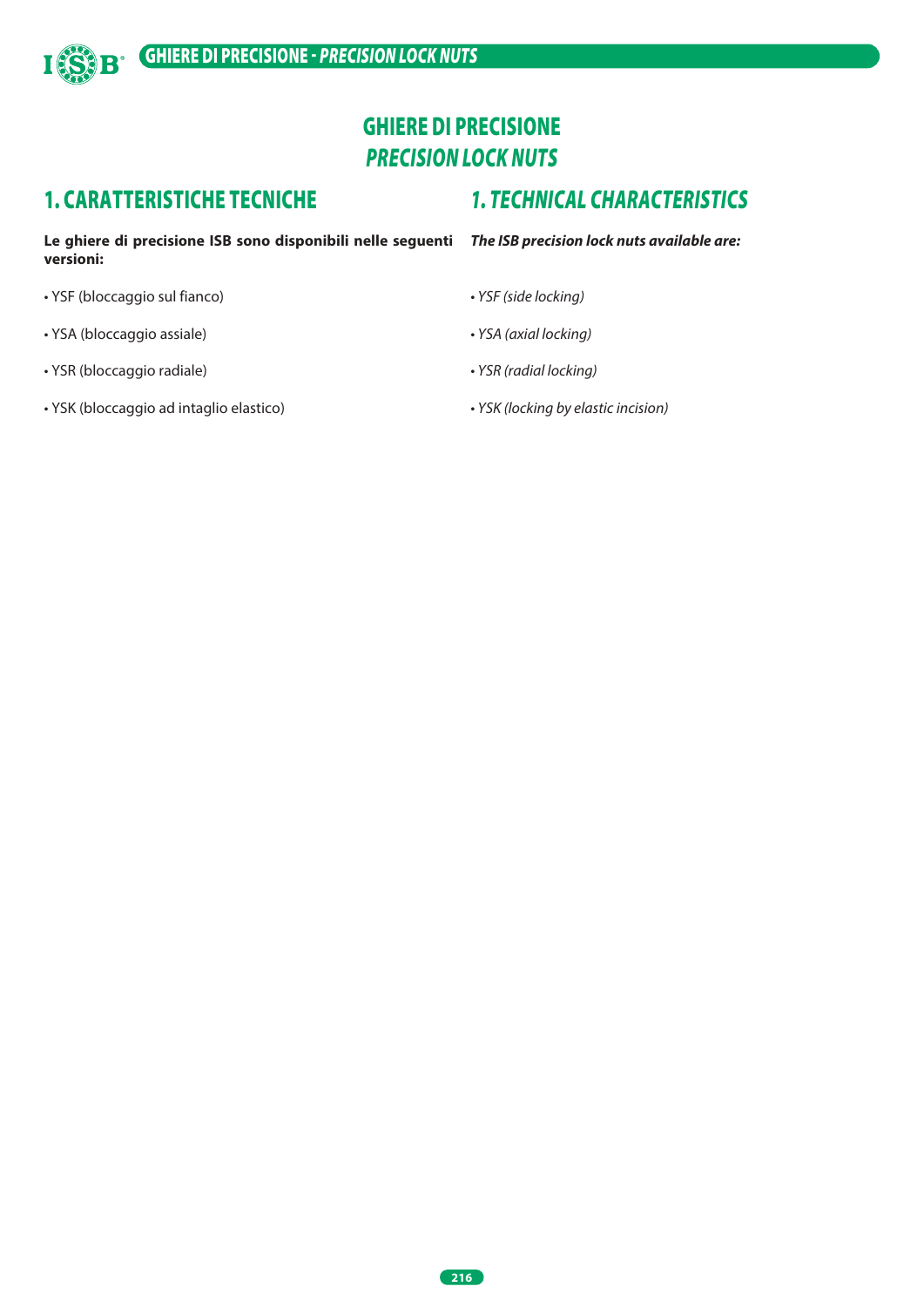

# 1.1. CARATTERISTICHE E VANTAGGI

Le caratteristiche tecniche che differenziano le ghiere di precisione dalle tradizionali ghiere di fissaggio conferiscono a questi componenti una qualità più elevata, rendendole decisamente diverse e pertanto in grado di portare notevoli vantaggi durante la loro applicazione.

Queste caratteristiche principali sono:

- Rigidezza e notevole resistenza ai carichi per la qualità dei materiali impiegati.
- Ottimo bilanciamento ed elevata precisione di perpendicolarità tra la filettatura e la superficie di battuta

della ghiera, dovuta alla precisione delle lavorazioni.

I vantaggi più evidenti che si ottengono dalla loro applicazione, possono essere riassunti come segue:

- Bloccaggio preciso, sicuro, resistente e bilanciato.
- Non è necessario l'impiego di rondelle di sicurezza.
- Affidabilità nell'applicazione anche in condizioni difficili.
- E' possibile riutilizzare la stessa ghiera anche per ulteriori impieghi.

## 1.2. CARATTERISTICHE COSTRUTTIVE

Le caratteristiche costruttive d'ogni tipologia di ghiera sono riportate sopra le relative tabelle dimensionali.

## 2. SETTORI D'APPLICAZIONE

Le ghiere di precisione, possono essere applicate su qualsiasi tipo di macchina ed impianto industriale dove sono presenti le seguenti esigenze:

- Bloccaggio e pre-carico di cuscinetti che supportano viti a ricircolo di sfere.
- Bloccaggio d'elementi meccanici di sicurezza.
- Montaggio di cuscinetti su mandrini di precisione.
- Sistemi soggetti a vibrazioni e con frequenti inversioni del senso di rotazione.
- Sistemi soggetti ad elevati carichi assiali.

## *1.1. CHARACTERISTICS AND ADVANTAGES*

*Precision lock nuts can be remarked by some technical details that distinguish them from common fixing-lock nuts and that give them a higher quality, being the latter rather particular and able to bring great advantages during their use.*

*Their main characteristics are:* 

- *• Rigidity and excellent load capacity owing to the good quality of the adopted materials.*
- *• Excellent balance and high precision, due to the thorough workings of perpendicularity between the threading and the surface trodden by the locknut.*

*The most evident advantages that the employ of precision lock nuts brings can be summed up as follows:*

- *• Precise, safe, resistant and balanced fixing.*
- *• Security washers may not be used.*
- *• Safe employ even though this may happen in bad conditions*
- *• The same locknut can be used for further employs.*

## *1.2. DESIGN FEATURES*

*The design features of each type of lock nut are reported on the corresponding dimensional tables.*

## *2. APPLICATION FIELDS*

*Precision lock nuts can be applied to any type of machine and industrial establishment, provided that the following situations occur:*

- *• Fixing and pre-load of bearings supporting ball recirculation screws.*
- *• Fixing of security mechanical elements.*
- *• Mounting of bearings on precision spindles.*
- *• Systems subjected to vibrations and frequent inversions of the rotation direction.*
- *• Systems that must bear heavy axial loads*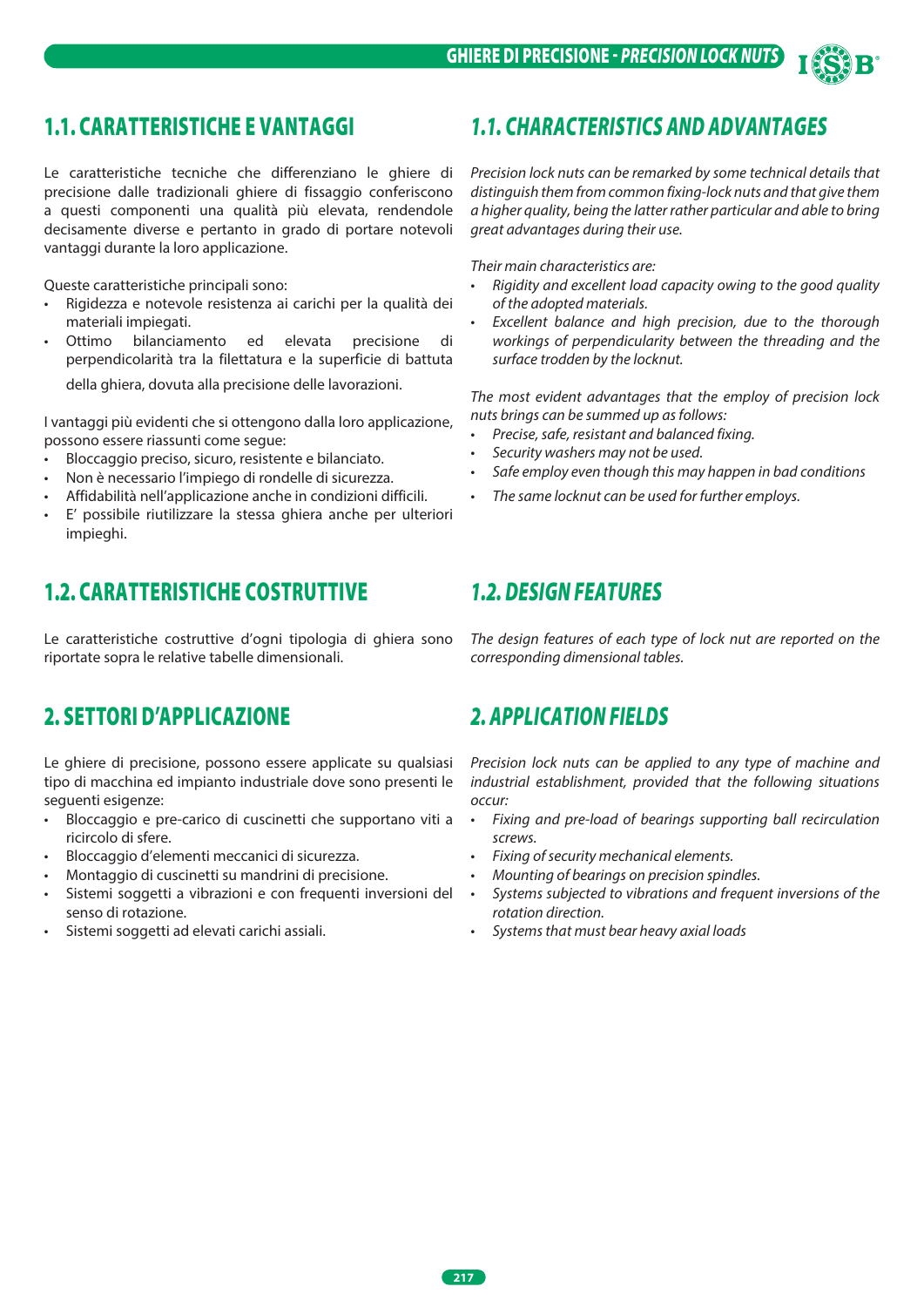

## 3. TIPOLOGIE A CATALOGO

Le tipologie di ghiere di precisione si differenziano in base al tipo di montaggio, al differente sistema di bloccaggio ed al valore del carico assiale ammissibile richiesto.

- Le ghiere YSR si fissano tramite grani di bloccaggio radiali che agiscono sulla superficie filettata dell'albero.
- Le ghiere YSF agiscono allo stesso modo, ma i grani di bloccaggio sono posizionati sul fianco della ghiera.
- Le ghiere YSA si fissano tramite contro-grani di bloccaggio assiali, che agiscono su grani radiali che entrano in contatto con la superficie filettata dell'albero.
- Le ghiere YSK sfruttano l'elasticità dell'acciaio con cui sono costruite. Si fissano mediante l'avvitamento di viti assiali che avvicinano i due settori della ghiera creati da un intaglio nella parte esterna. In questo modo i fianchi filettati della ghiera premono contro i fianchi filettati dell'albero su cui è avvitata, e di conseguenza avviene il bloccaggio.

## 4. ESECUZIONI SPECIALI

E' possibile fornire su richiesta del Cliente, ghiere con le medesime caratteristiche delle serie YSR, YSA e YSF tornite con precisione 0,02 mm di perpendicolarità tra filettatura e piano frontale denominate YSR-T, YSA-T e YSF-T.

Possono inoltre essere richieste ghiere diverse da quelle standard indicate a catalogo. La possibilità di loro fornitura verrà esaminata in base alle caratteristiche tecniche ed al quantitativo richiesto.

## 5. MONTAGGIO E SMONTAGGIO GHIERE YSR, YSA, YSF

Il montaggio ha inizio avvitando la ghiera sull'albero. Si eseguirà poi l'adeguato pre-bloccaggio serrando la ghiera per mezzo delle apposite chiavi, con serraggio corrispondente al tipo d'applicazione e con la superficie di riferimento contro la faccia dell'elemento da bloccare. Successivamente occorre avvitare alternativamente e progressivamente i grani di fissaggio, fino a raggiungere la coppia di serraggio indicata nella tabella a catalogo.

## *3. CATALOGUE TYPES*

*Precision lock nuts can be distinguished on the basis of the mounting and fixing type, as well as of the acceptable required axial load's value.*

- *• YSR lock nuts must be fixed through radial fixing screws acting on the trodden shaft's surface.*
- *• YSF lock nuts work in the same way. Yet, fixing screws are set on the side of the locknut.*
- *• YSA lock nuts are fixed by means of axial counter-fixing screws, acting on radial screws that touch the trodden surface of the shaft.*
- *• YSK lock nuts exploit the elasticity of the steel they are made of. They can be fixed by means of axial screws aimed at getting closer the two areas of the lock nut. These areas are the outcome of a cutting of the external part. In this way the trodden sides of the lock nut push the trodden shaft's sides on which the former has been screwed. As a consequence, the fixing takes place.*

## *4. SPECIAL EXECUTIONS*

*YSR-T, YSA-T and YSF-T are a type of lock nut that present the same characteristics of YSR, YSA and YSF series. Yet, they have been turned with accuracy (0,02 mm of perpendicularity between threading and frontal surface). They can be supplied after customer's request. Lock nuts can also be requested that differ from the standard typologies of the catalogue. On the basis of the technical aspects and the required quantity, a decision will be made concerning the possibility to supply these lock nuts.* 

## *5. MOUNTING AND DISMOUNTING YSR, YSA, YSF LOCK NUTS*

*The mounting starts by screwing the lock nut on the shaft. Afterwards the suitable pre-fixing will take place by fixing the lock nut by means of keys. The fixing must respect the type of application. The surface must be positioned against the face of the element that should be fixed. Then the fixing screws must be alternatively and progressively screwed until the fixing pair shown in the catalogue's table is attained.*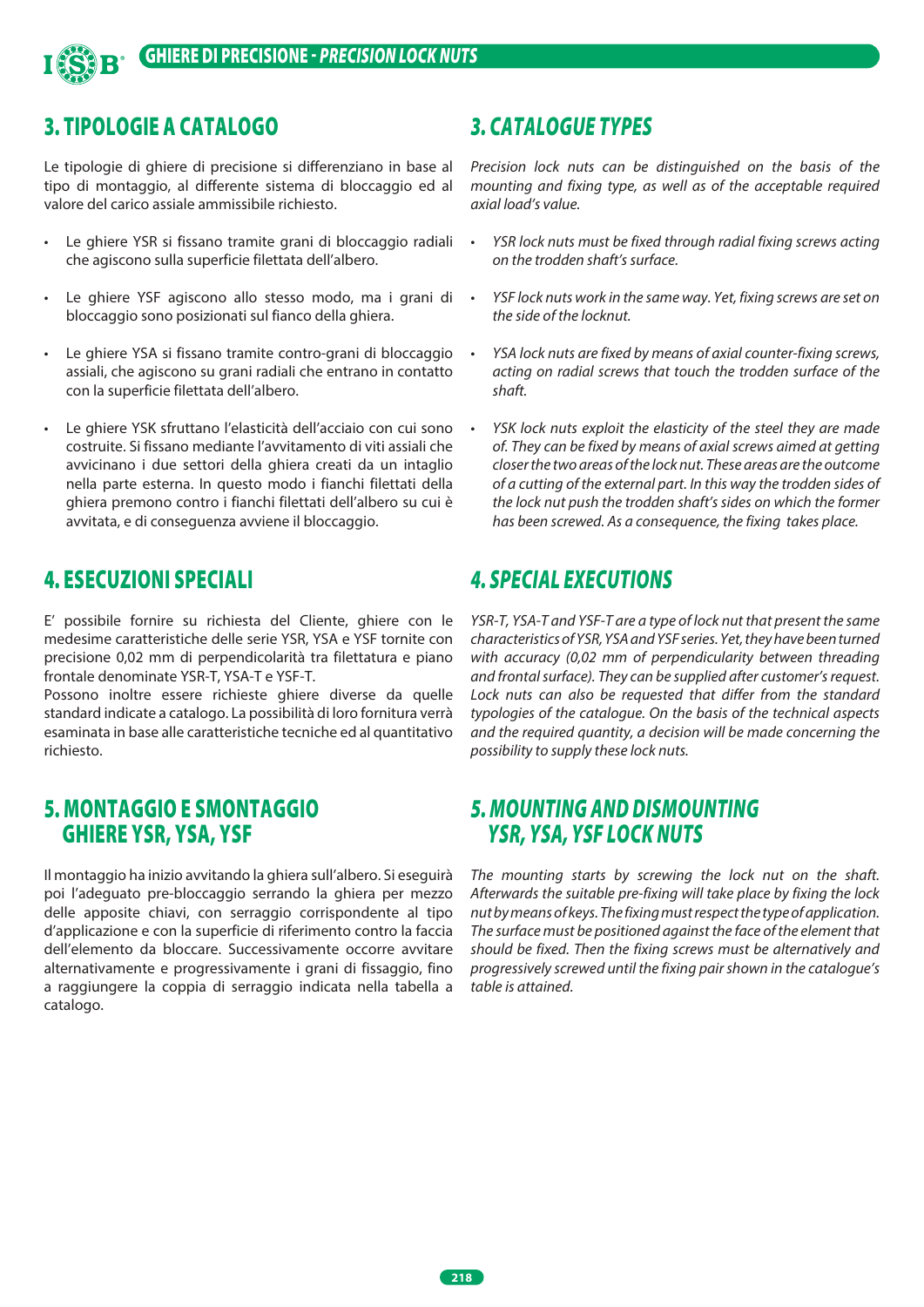Questa serie d'operazioni, se eseguite correttamente, garantiscono un corretto montaggio della ghiera. Lo sbloccaggio, avviene allentando sempre alternativamente i grani e successivamente svitando la ghiera.

#### **Ghiere YSK**

Dopo aver avvitato la ghiera all'albero si esegue il premontaggio a viti di registrazione allentate, avvicinando la superficie di riferimento alla faccia dell'elemento da bloccare, poi si avvitano leggermente ed alternativamente a croce le viti assiali di registrazione, successivamente si portano a contatto le due superfici con serraggio corrispondente all'applicazione. Il bloccaggio finale avviene serrando le viti assiali di registrazione fino ad ottenere la coppia di serraggio indicata nella tabella. Lo sbloccaggio si esegue allentando a croce le viti assiali e successivamente svitando la ghiera.

#### *YSK lock nuts*

*After screwing the lock nut on the shaft the pre-fixing with slacked registration screws takes place. This occurs by putting the corresponding surface closer to the face of the element that should be fixed. Then the registration axial screws must be lightly and alternatively screwed in a crossed manner. Afterwards the two surfaces must be put together with a fixing that corresponds to the application. The final fixing takes place by screwing the registration axial screws until the fixing pair indicated in the table is attained. The unblocking occurs by slacking the axial screws in a crossed manner. Afterwards the lock nut must be unscrewed.*

*These tasks must be dealt with in the right way, in order to assure the correct mounting of the lock nut. The fixing occurs by alternatively* 

*slacking the screws and unscrewing the lock nut.*

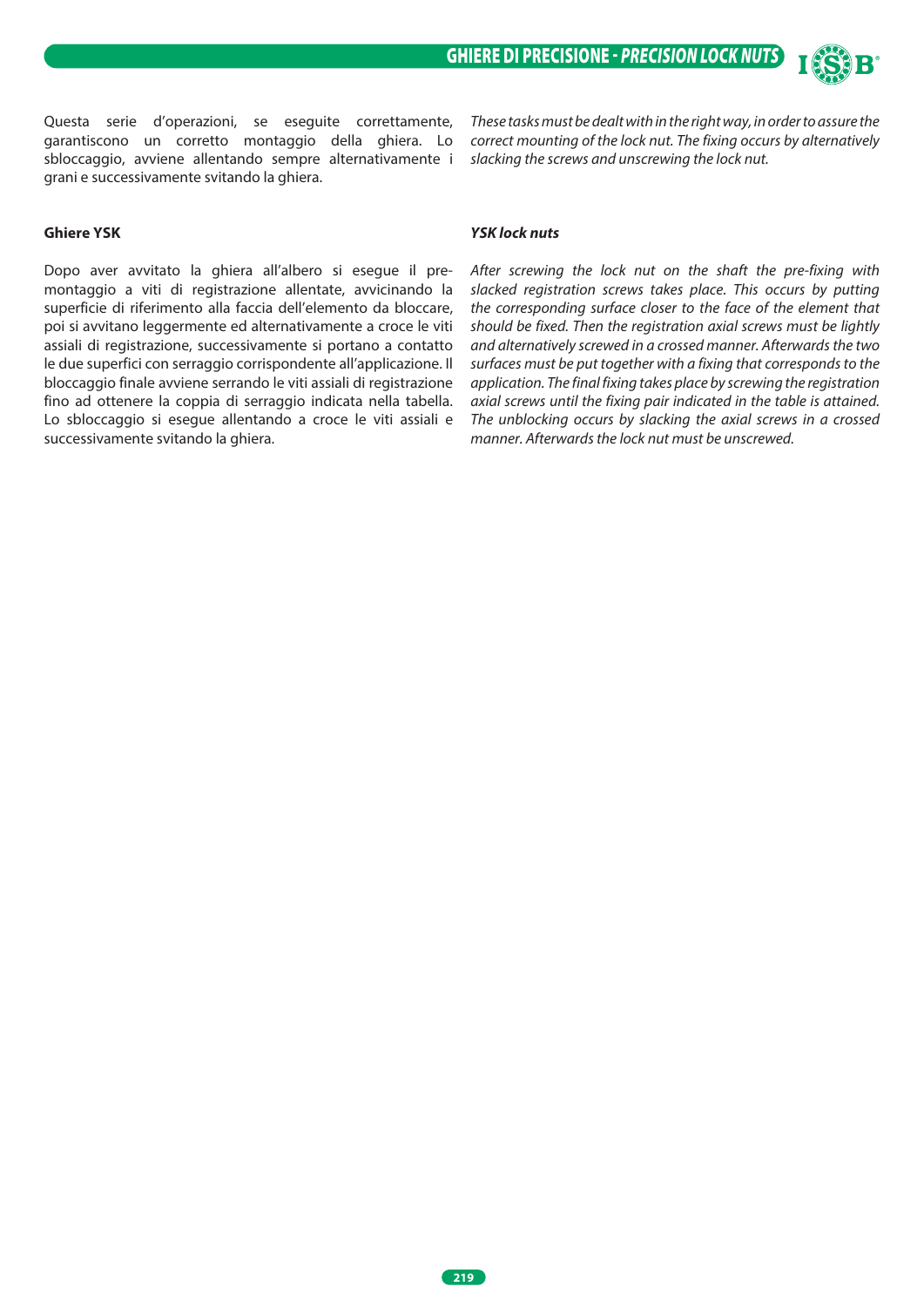

## 5.1. USARE LA GHIERA DI PRECISIONE

## *5.1. TO USE A PRECISION LOCK NUT*



- 1) Verificare la tolleranza tra l'asse della filettatura e la ghiera di precisione.
- 2) Pulire la filettatura e la ghiera (non rimuovere i grani di fissaggio).
- 3) Montare e serrare la ghiera di precisione con gli utensili adatti e chiave dinamometrica, fino a raggiungere la coppia richiesta (non forzare la chiusura su un unico punto).
- 4) Raggiunta la coppia di serraggio, fissare i grani di bloccaggio. *4) Once you have reached the fixing pair, fix the fixing screws.*
- *1) Verify the tolerance between the axis of threading and the precision lock nut.*
- *2) Clear the threading and the lock nut without moving away the fixing screws.*
- *3) Mount and fix the precision lock nut by means of the suitable tools and the dynamometric key until you reach the required pair (Do not force the closing on the same point).*
-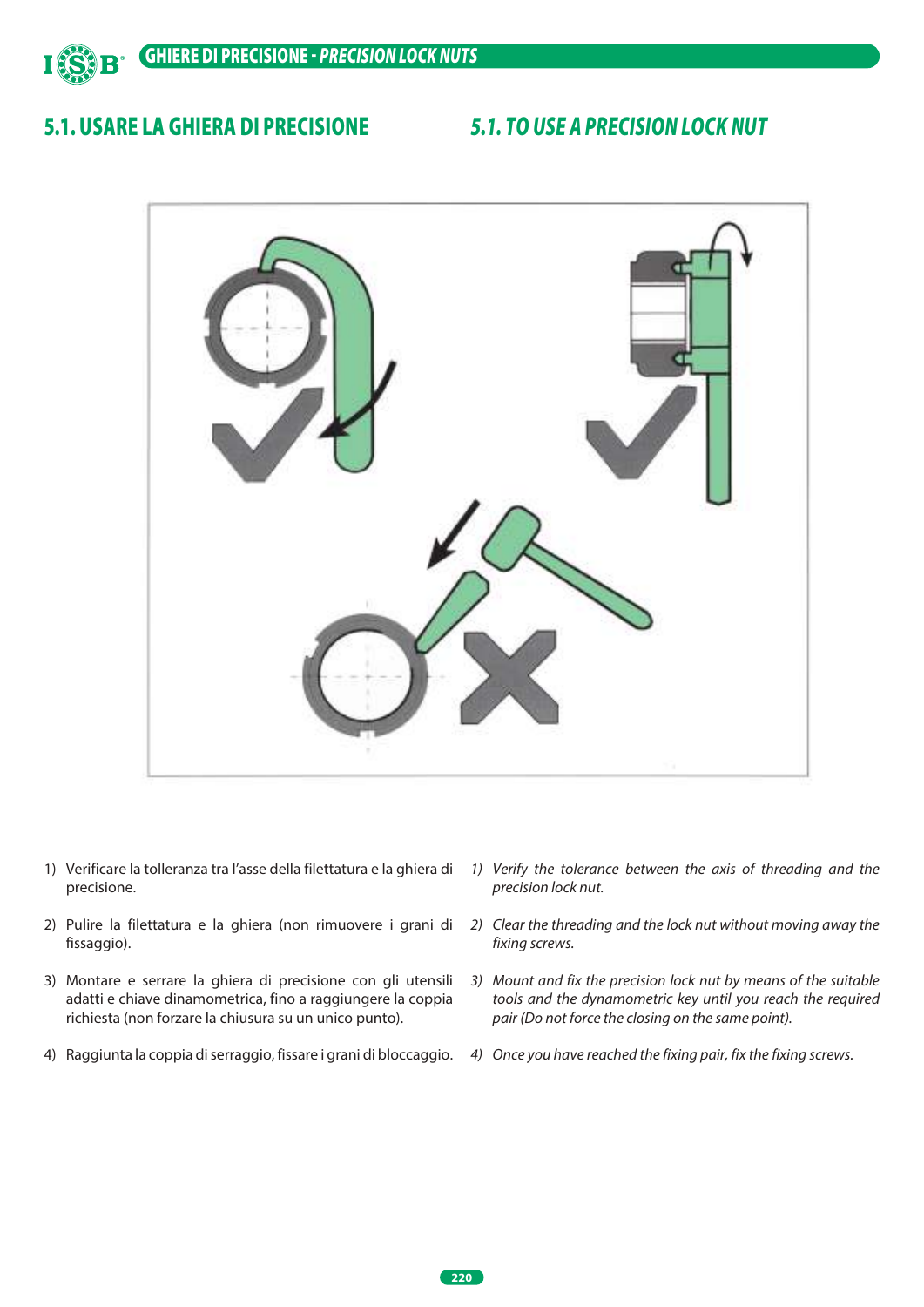GHIERE DI PRECISIONE - *PRECISION LOCK NUTS*



#### Tabella - Carichi assiali e coppie ammissibili *Table - Admissible axial load and torque.*

| <b>FILETTATURA</b> | <b>CARICO ASSIALE</b><br><b>STATICO MASSIMO</b> | <b>COPPIA DI SERRAGGIO</b><br><b>MASSIMA DEI GRANI</b> | <b>COPPIA DI SMONTAGGIO - DISASSEMBLY TORQUE</b><br>[NXM] |            |            |            |  |
|--------------------|-------------------------------------------------|--------------------------------------------------------|-----------------------------------------------------------|------------|------------|------------|--|
| <b>THREAD</b>      | <b>MAX STATIC AXIAL LOAD</b><br>[KN]            | <b>MAX LOCKING TORQUE</b><br><b>OF SCREWS [NXM]</b>    | <b>YSF</b>                                                | <b>YSA</b> | <b>YSR</b> | <b>YSK</b> |  |
| 8<br>M             | 30                                              | 4.5                                                    |                                                           |            | 17.6       |            |  |
| M<br>10            | 35                                              | 4.5                                                    |                                                           |            | 18.1       |            |  |
| 12<br>M            | 40                                              | 4.5                                                    |                                                           |            | 19.1       |            |  |
| 15<br>M            | 60                                              | 4.5                                                    |                                                           |            | 20.6       |            |  |
| 17<br>M            | 80                                              | $\, 8$                                                 | 27.5                                                      | 24.5       | 21.6       |            |  |
| 20<br>M            | 90                                              | $\, 8$                                                 | 28.9                                                      | 26.0       | 24.0       | 99.0       |  |
| 25<br>M            | 130                                             | $\, 8$                                                 | 30.4                                                      | 27.5       | 26.5       | 101.0      |  |
| 30<br>M            | 160                                             | $\,8\,$                                                | 32.4                                                      | 29.4       | 28.4       | 102.0      |  |
| 35<br>M            | 190                                             | 18                                                     | 39.2                                                      | 37.3       | 34.3       | 109.8      |  |
| M<br>40            | 210                                             | 18                                                     | 46.1                                                      | 42.2       | 36.3       | 110.8      |  |
| 45<br>M            | 240                                             | 18                                                     | 61.8                                                      | 58.8       | 56.9       | 127.5      |  |
| 50<br>M            | 300                                             | 18                                                     | 70.6                                                      | 65.7       | 63.7       | 137.3      |  |
| 55<br>M            | 340                                             | 18                                                     | 88.2                                                      | 73.5       | 68.6       | 166.7      |  |
| M<br>60            | 380                                             | 18                                                     | 98.0                                                      | 81.4       | 96.1       | 205.9      |  |
| M<br>65            | 460                                             | 18                                                     | 127.5                                                     | 88.2       | 112.7      | 254.9      |  |
| 70<br>M            | 490                                             | 18                                                     | 147.1                                                     | 96.1       | 137.3      | 313.7      |  |
| 75<br>M            | 520                                             | 18                                                     | 152.0                                                     | 102.9      | 145.1      | 382.4      |  |
| 80<br>M            | 620                                             | 18                                                     | 156.9                                                     | 122.7      | 149.0      | 460.8      |  |
| 85<br>M            | 650                                             | 18                                                     | 176.5                                                     | 127.5      | 168.6      | 549.0      |  |
| M<br>90            | 680                                             | 18                                                     | 186.3                                                     | 137.3      | 178.4      | 656.9      |  |
| M<br>95            | 710                                             | 18                                                     | 201.0                                                     | 152.0      | 193.1      | 745.1      |  |
| 100<br>M           | 740                                             | 18                                                     | 220.6                                                     | 171.6      | 210.8      | 833.3      |  |
| 105<br>M           | 770                                             | 35                                                     | 236.3                                                     | 186.3      | 215.7      |            |  |
| 110<br>M           | 800                                             | 35                                                     | 252.0                                                     | 205.9      | 230.4      | 1127.5     |  |
| M<br>115           | 830                                             | 35                                                     | 268.1                                                     | 220.6      | 250.0      |            |  |
| 120<br>M           | 860                                             | 35                                                     | 279.4                                                     | 235.3      | 264.7      | 1323.5     |  |
| M 125              | 890                                             | 35                                                     | 289.2                                                     | 250.0      | 274.5      |            |  |
| M 130              | 920                                             | 35                                                     | 313.7                                                     | 264.7      | 294.1      |            |  |
| M 135              | 950                                             | 35                                                     | 352.9                                                     | 303.9      | 328.4      |            |  |
| M 140              | 980                                             | 35                                                     | 392.2                                                     | 323.5      | 372.5      |            |  |
| M 145              | 1010                                            | 35                                                     | 436.3                                                     | 352.9      | 402.0      |            |  |
| M 150              | 1040                                            | 35                                                     | 480.4                                                     | 392.2      | 421.6      |            |  |
| M 155              | 1070                                            | 35                                                     | 519.6                                                     | 421.6      | 460.8      |            |  |
| M 160              | 1100                                            | 35                                                     | 563.7                                                     | 460.8      | 509.8      |            |  |
| M 165              | 1130                                            | 35                                                     | 598.0                                                     | 495.1      | 529.4      |            |  |
| M 170              | 1160                                            | 35                                                     | 647.1                                                     | 519.6      | 558.8      |            |  |
| M 180              | 1220                                            | 60                                                     | 686.3                                                     | 558.8      | 578.2      |            |  |
| M 190              | 1280                                            | 60                                                     | 735.3                                                     | 598.0      | 627.5      |            |  |
| M 200              | 1340                                            | 60                                                     | 794.1                                                     | 637.3      | 666.7      |            |  |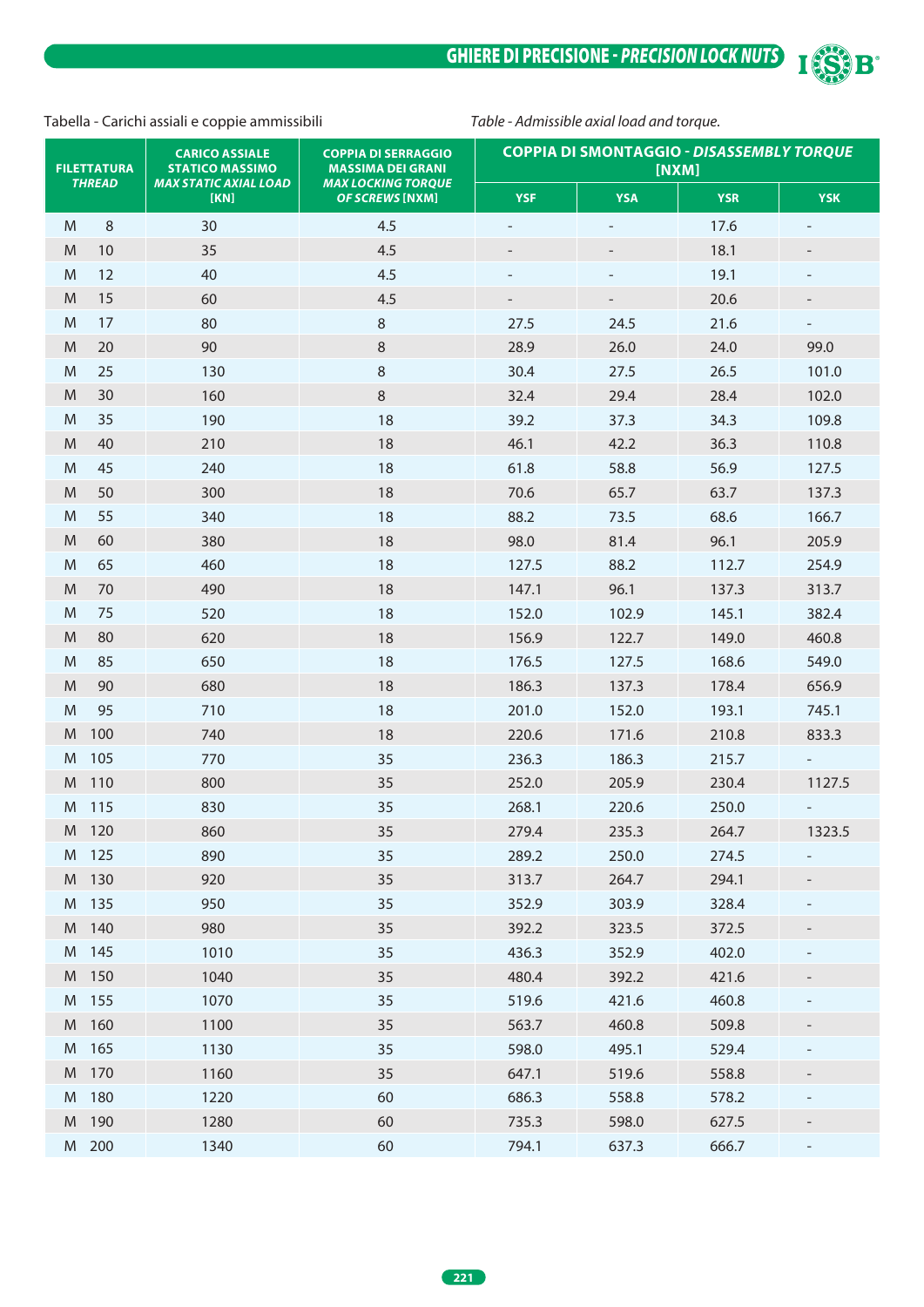

### GHIERE DI PRECISIONE - *PRECISION LOCK NUTS*

#### **YSF bloccaggio sul fianco**

Il sistema di bloccaggio è dato da 3 grani di fissaggio equidistanti ed inclinati di 30°.

- Perpendicolarità tra filettatura e piano frontale: 0,005 mm
- Materiale: C45
- Durezza: HRC 28 32
- Tolleranza della filettatura: ISO 4H





#### *YSF side locking*

*The locking system is given by 3 equidistant and 30° raked locking pins.*

- *• Squareness of Nut Face: 0,005 mm*
- *• Material: C45*
- *• Hardness: HRC 28 32*
- *• Thread tolerance: ISO 4H*



| 8<br><b>YSF M 17X1</b><br>32<br>16<br>27<br>4/<br>$\overline{2}$<br>M <sub>5</sub>                                                                    | 0.07<br>0.10<br>0.10<br>0.09 |
|-------------------------------------------------------------------------------------------------------------------------------------------------------|------------------------------|
|                                                                                                                                                       |                              |
| 38<br>$\overline{2}$<br>8<br><b>YSF M 20X1</b><br>16<br>33<br>4/<br>M <sub>5</sub>                                                                    |                              |
| $\,8\,$<br><b>YSF M 20X1.5</b><br>38<br>16<br>33<br>4/<br>$\overline{2}$<br>M 6                                                                       |                              |
| $\overline{2}$<br>$\,8\,$<br><b>YSF M 25X1.5</b><br>38<br>18<br>33<br>5/<br>M6                                                                        |                              |
| $\overline{2}$<br>$\,8\,$<br><b>YSF M 30X1.5</b><br>45<br>18<br>40<br>$5/$ -<br>M 6                                                                   | 0.13                         |
| $\overline{2}$<br><b>YSF M 35X1.5</b><br>52<br>18<br>5/<br>$M_8$<br>18<br>47                                                                          | 0.17                         |
| 52<br>2.5<br><b>YSF M 40X1.5</b><br>58<br>20<br>$6/$ -<br>$M_8$<br>18                                                                                 | 0.22                         |
| 59<br>2.5<br><b>YSF M 45X1.5</b><br>65<br>20<br>$6/-$<br>M8<br>18                                                                                     | 0.27                         |
| 2.5<br><b>YSF M 50X1.5</b><br>70<br>20<br>64<br>$6/-$<br>M8<br>18<br>$\overline{\phantom{a}}$                                                         | 0.31                         |
| <b>YSF M 55X2</b><br>75<br>22<br>3<br>65<br>M8<br>18<br>68<br>7/06                                                                                    | 0.36                         |
| 3<br>70<br><b>YSF M 60X2</b><br>80<br>22<br>73<br>M8<br>18<br>7/06                                                                                    | 0.39                         |
| 3<br>85<br>22<br>78<br>75<br><b>YSF M 65X2</b><br>7/06<br>M8<br>18                                                                                    | 0.43                         |
| 3<br><b>YSF M 70X2</b><br>92<br>24<br>84<br>81<br>$M_8$<br>18<br>8/07                                                                                 | 0.55                         |
| 3<br><b>YSF M 75X2</b><br>98<br>24<br>90<br>87<br>M8<br>18<br>8/07                                                                                    | 0.62                         |
| 3<br>$M_8$<br>18<br><b>YSF M 80X2</b><br>105<br>24<br>96<br>93<br>$8/\varnothing$ 7                                                                   | 0.71                         |
| 3<br>98<br>M8<br><b>YSF M 85X2</b><br>110<br>24<br>102<br>$8/\varnothing$ 7<br>18                                                                     | 0.74                         |
| <b>YSF M 90X2</b><br>3<br>105<br>120<br>26<br>108<br>10/97<br>M8<br>18                                                                                | 1.02                         |
| 3<br><b>YSF M 95X2</b><br>125<br>26<br>113<br>110<br>M8<br>18<br>10/97                                                                                | 1.08                         |
| 3<br><b>YSF M 100X2</b><br>130<br>118<br>115<br>M8<br>18<br>26<br>10/07                                                                               | 1.10                         |
| 3<br>140<br>28<br>125<br>123<br>35<br><b>YSF M 105X2</b><br>10/97<br>M 10                                                                             | 1.48                         |
| <b>YSF M 110X2</b><br>145<br>28<br>132<br>3<br>128<br>M 10<br>35<br>10/97                                                                             | 1.57                         |
| 3<br>137<br>133<br>35<br><b>YSF M 115X2</b><br>150<br>28<br>10/97<br>M 10                                                                             | 1.60                         |
| <b>YSF M 120X2</b><br>155<br>30<br>142<br>3<br>138<br>M 10<br>35<br>12/07                                                                             | 1.76                         |
| 3<br><b>YSF M 125X2</b><br>160<br>147<br>12/07<br>143<br>M 10<br>35<br>30                                                                             | 1.82                         |
| 3<br><b>YSF M 130X2</b><br>165<br>30<br>152<br>12/07<br>148<br>M 10<br>35                                                                             | 1.89                         |
| 175<br>32<br>160<br>3.5<br>155<br>35<br><b>YSF M 135X2</b><br>12/07<br>M 10                                                                           | 2.46                         |
| <b>YSF M 140X2</b><br>180<br>32<br>165<br>12/07<br>3.5<br>160<br>M 10<br>35                                                                           | 2.47                         |
| 190<br>32<br>175<br>3.5<br>168<br>35<br><b>YSF M 145X2</b><br>12/07<br>M 10                                                                           | 2.96                         |
| 32<br><b>YSF M 150X2</b><br>195<br>180<br>3.5<br>173<br>M 10<br>35<br>12/07                                                                           | 3.02                         |
| <b>YSF M 155X3</b><br>200<br>34<br>180<br>3.5<br>178<br>35<br>$14/\varnothing8$<br>M 10                                                               | 3.32                         |
| <b>YSF M 160X3</b><br>34<br>190<br>3.5<br>185<br>35<br>210<br>$14/\varnothing8$<br>M 10                                                               | 3.88                         |
| <b>YSF M 165X3</b><br>210<br>34<br>190<br>14/08<br>3.5<br>188<br>M 10<br>35                                                                           | 3.96                         |
| <b>YSF M 170X3</b><br>220<br>200<br>3.5<br>195<br>M 10<br>35<br>34<br>$14/\varnothing8$                                                               | 4.04                         |
| <b>YSF M 180X3</b><br>230<br>205<br>3.5<br>205<br>M 12<br>36<br>$16/\varnothing8$<br>60<br><b>YSF M 190X3</b><br>240<br>36<br>215<br>3.5<br>215<br>60 | 4.40                         |
| $16/\varnothing8$<br>M 12<br><b>YSF M 200X3</b><br>250<br>38<br>225<br>3.5<br>225<br>M 12<br>$16/\varnothing8$<br>60                                  | 4.77<br>5.26                 |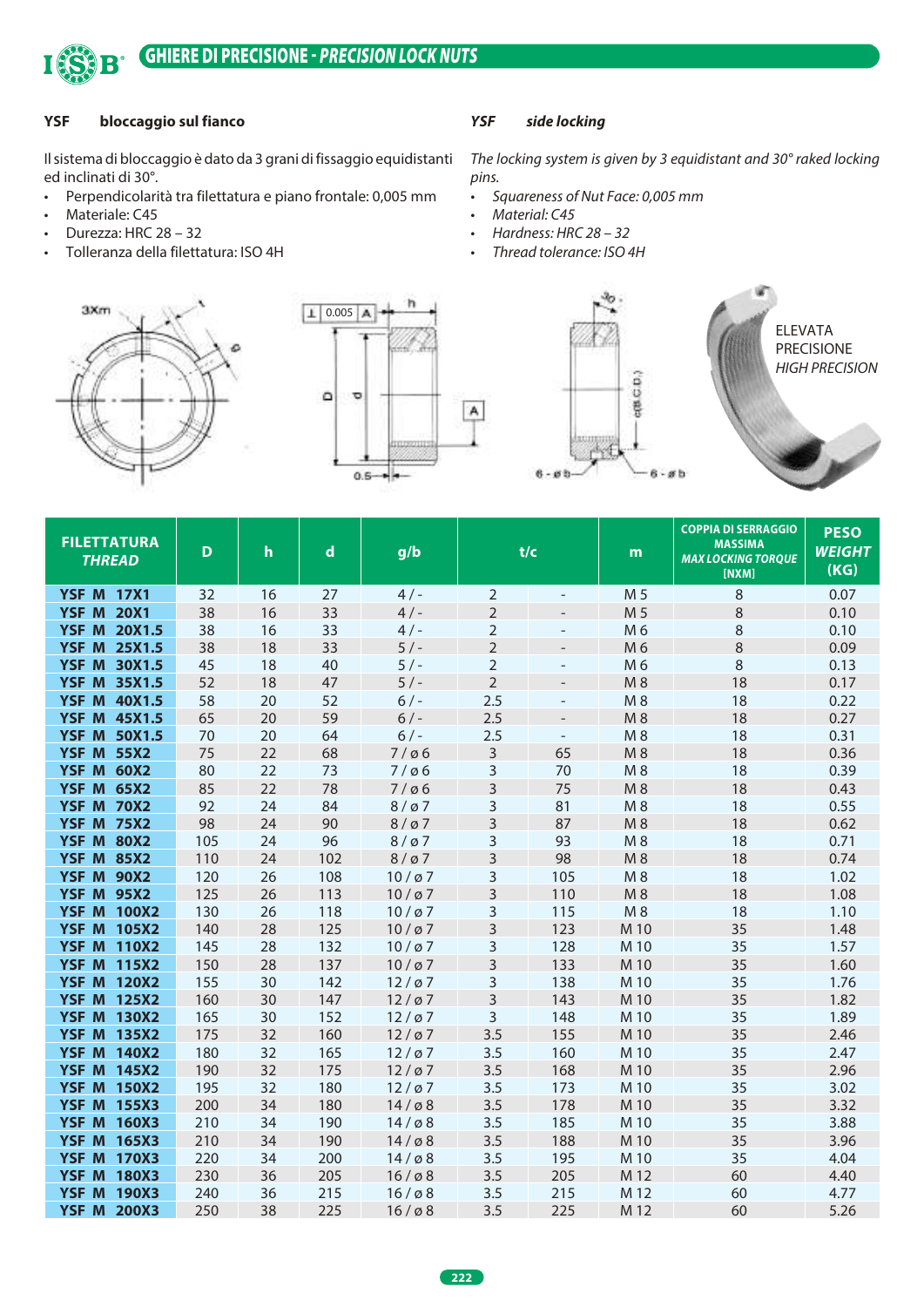

#### **YSA bloccaggio assiale**

Il sistema di bloccaggio è dato da 3 grani di fissaggio equidistanti. L'utilizzo di questa tipologia di ghiera è indicata per ridotti spazi di montaggio.

- Perpendicolarità tra filettatura e piano frontale: 0,005 mm
- Materiale: C45
- Durezza: HRC 28 32
- Tolleranza della filettatura: ISO 4H

#### *YSA axial locking*

*The locking system is given by 3 equidistant locking pins. This kind of locking nut is suitable for reduced space mounting.*

- *• Squareness of Nut Face: 0,005 mm*
- *• Material: C45*
- *• Hardness: HRC 28 32*
- *• Thread tolerance: ISO 4H*





ELEVATA PRECISIONE *HIGH PRECISION*

| <b>Filettatura</b><br><b>Thread</b> | D   | h  | g              | t              | $\mathbf d$ | n X m       | Coppia di serraggio<br>massima<br><b>Max Locking torque</b><br>[Nxm] | Peso<br><b>Weight</b><br>(kg) |
|-------------------------------------|-----|----|----------------|----------------|-------------|-------------|----------------------------------------------------------------------|-------------------------------|
| <b>YSA M 17X1</b>                   | 32  | 16 | 4              | $\overline{2}$ | 27          | $2$ X M 4   | 8                                                                    | 0.07                          |
| <b>YSA M 20X1</b>                   | 38  | 16 | $\overline{4}$ | $\overline{2}$ | 33          | 3 X M 4     | 8                                                                    | 0.10                          |
| <b>YSA M 20X1.5</b>                 | 38  | 16 | 4              | $\overline{2}$ | 33          | 3 X M 4     | 8                                                                    | 0.10                          |
| <b>YSA M 25X1.5</b>                 | 38  | 18 | 5              | $\overline{2}$ | 33          | 3 X M 4     | 8                                                                    | $0.09*$                       |
| <b>YSA M 30X1.5</b>                 | 45  | 18 | 5              | $\overline{2}$ | 40          | 3 X M 4     | 8                                                                    | 0.13                          |
| <b>YSA M 35X1.5</b>                 | 52  | 18 | 5              | $\overline{2}$ | 47          | $3$ X M 6   | 18                                                                   | 0.17                          |
| <b>YSA M 40X1.5</b>                 | 58  | 20 | 6              | 2.5            | 52          | 3 X M 6     | 18                                                                   | 0.22                          |
| <b>YSA M 45X1.5</b>                 | 65  | 20 | 6              | 2.5            | 59          | 3 X M 6     | 18                                                                   | 0.27                          |
| <b>YSA M 50X1.5</b>                 | 70  | 20 | 6              | 2.5            | 64          | $3$ X M 6   | 18                                                                   | 0.31                          |
| <b>YSA M 55X2</b>                   | 75  | 22 | 7              | 3              | 68          | 3 X M 6     | 18                                                                   | 0.36                          |
| <b>YSA M 60X2</b>                   | 80  | 22 | 7              | 3              | 73          | 3 X M 6     | 18                                                                   | 0.39                          |
| <b>YSA M 65X2</b>                   | 85  | 22 | 7              | $\overline{3}$ | 78          | 3 X M 6     | 18                                                                   | 0.43                          |
| <b>YSA M 70X2</b>                   | 92  | 24 | 8              | 3.5            | 84          | 3 X M 8     | 18                                                                   | 0.55                          |
| <b>YSA M 75X2</b>                   | 98  | 24 | 8              | 3.5            | 90          | 3 X M 8     | 18                                                                   | 0.62                          |
| <b>YSA M 80X2</b>                   | 105 | 24 | 8              | 3.5            | 96          | 3 X M 8     | 18                                                                   | 0.71                          |
| <b>YSA M 85X2</b>                   | 110 | 24 | 8              | 3.5            | 102         | $3$ X M $8$ | 18                                                                   | 0.74                          |
| <b>YSA M 90X2</b>                   | 120 | 26 | 10             | 4              | 108         | 3 X M 8     | 18                                                                   | 1.02                          |
| <b>YSA M 95X2</b>                   | 125 | 26 | 10             | 4              | 113         | 3 X M 8     | 18                                                                   | 1.08                          |
| <b>YSA M 100X2</b>                  | 130 | 26 | 10             | 4              | 118         | $3$ X M $8$ | 18                                                                   | 1.10                          |
| <b>YSA M 105X2</b>                  | 140 | 28 | 12             | 5              | 125         | 3 X M 10    | 35                                                                   | 1.48                          |
| <b>YSA M 110X2</b>                  | 145 | 28 | 12             | 5              | 132         | 3 X M 10    | 35                                                                   | 1.57                          |
| <b>YSA M 115X2</b>                  | 150 | 28 | 12             | 5              | 137         | 3 X M 10    | 35                                                                   | 1.60                          |
| <b>YSA M 120X2</b>                  | 155 | 30 | 12             | 5              | 142         | 3 X M 10    | 35                                                                   | 1.76                          |
| <b>YSA M 125X2</b>                  | 160 | 30 | 12             | 5              | 147         | 3 X M 10    | 35                                                                   | 1.82                          |
| <b>YSA M 130X2</b>                  | 165 | 30 | 12             | 5              | 152         | 3 X M 10    | 35                                                                   | 1.89                          |
| <b>YSA M 135X2</b>                  | 175 | 32 | 14             | 6              | 160         | 3 X M 12    | 35                                                                   | 2.46                          |
| <b>YSA M 140X2</b>                  | 180 | 32 | 14             | 6              | 165         | 3 X M 12    | 35                                                                   | 2.47                          |
| <b>YSA M 145X2</b>                  | 190 | 32 | 14             | 6              | 175         | 3 X M 12    | 35                                                                   | 2.96                          |
| <b>YSA M 150X2</b>                  | 195 | 32 | 14             | 6              | 180         | 3 X M 12    | 35                                                                   | 3.02                          |
| <b>YSA M 155X3</b>                  | 200 | 34 | 16             | $\overline{7}$ | 180         | 3 X M 12    | 35                                                                   | 3.32                          |
| <b>YSA M 160X3</b>                  | 210 | 34 | 16             | 7              | 190         | 3 X M 12    | 35                                                                   | 3.88                          |
| <b>YSA M 165X3</b>                  | 210 | 34 | 16             | $\overline{7}$ | 190         | 3 X M 12    | 35                                                                   | 3.96                          |
| <b>YSA M 170X3</b>                  | 220 | 34 | 16             | 7              | 200         | 3 X M 12    | 35                                                                   | 4.04                          |
| <b>YSA M 180X3</b>                  | 230 | 36 | 18             | 8              | 205         | 3 X M 12    | 60                                                                   | 4.40                          |
| <b>YSA M 190X3</b>                  | 240 | 36 | 18             | 8              | 215         | 3 X M 12    | 60                                                                   | 4.77                          |
| <b>YSAM</b><br><b>200X3</b>         | 250 | 38 | 18             | 8              | 225         | 3 X M 12    | 60                                                                   | 5.26                          |

\* Vi confermiamo che il peso è corretto / *We confirmed the weight correct due to small dimension.*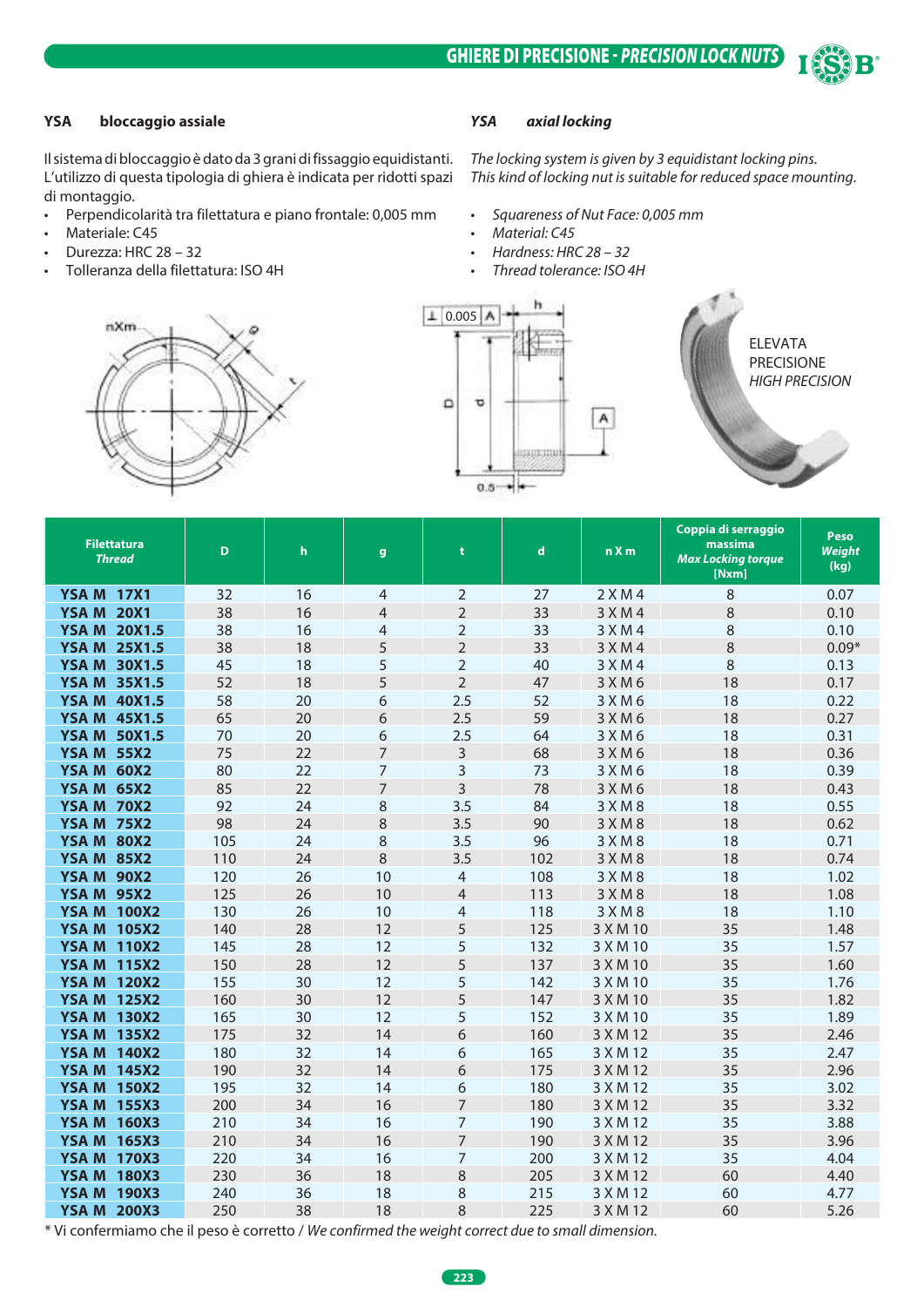

#### **YSR bloccaggio radiale**

Il sistema di bloccaggio è dato da 3 grani di fissaggio equidistanti. Questa tipologia di ghiera ha una larghezza ridotta ed è quindi indicata per montaggi su ristrette larghezze di filetto.

- Perpendicolarità tra filettatura e piano frontale: 0,005 mm
- Materiale: C45
- Durezza: HRC 28 32
- Tolleranza della filettatura: ISO 4H

#### *YSR radial locking*

*The locking system is given by 3 equidistant locking pins. This kind of locking nut has reduced lenght and is indicated for mounting with short thread.*

- *• Squareness of Nut Face: 0,005 mm*
- *• Material: C45*
- *• Hardness: HRC 28 32*
- *• Thread tolerance: ISO 4H*





ELEVATA PRECISIONE *HIGH PRECISION*

| <b>Filettatura</b><br><b>Thread</b>                 | D          | h        | $\mathbf{g}$   | t              | $\mathbf d$ | nXm                | Coppia di serraggio massima<br><b>Max Locking torque</b><br>[Nxm] | <b>Peso</b><br><b>Weight</b><br>(kg) |
|-----------------------------------------------------|------------|----------|----------------|----------------|-------------|--------------------|-------------------------------------------------------------------|--------------------------------------|
| <b>YSRM</b><br>8X0.75                               | 16         | 8        | 3              | $\overline{2}$ | 11          | 2 X M4             | 4.5                                                               | 0.015                                |
| 10X0.75<br><b>YSRM</b>                              | 18         | 8        | $\overline{3}$ | $\overline{2}$ | 13          | 2 X M4             | 4.5                                                               | 0.020                                |
| <b>YSRM</b><br><b>12X1</b>                          | 20         | 8        | 3              | $\overline{2}$ | 16          | 2 X M4             | 4.5                                                               | 0.020                                |
| <b>YSRM</b><br><b>15X1</b>                          | 25         | 8        | 3              | $\overline{2}$ | 21          | 2 X M4             | 4.5                                                               | 0.025                                |
| <b>YSRM</b><br><b>17X1</b>                          | 28         | 10       | 4              | $\overline{2}$ | 23          | 2 X M5             | 8                                                                 | 0.030                                |
| <b>YSRM</b><br><b>20X1</b>                          | 32         | 10       | $\overline{4}$ | $\overline{2}$ | 27          | 3 X M 5            | 8                                                                 | 0.040                                |
| <b>YSRM</b><br>20X1.5                               | 32         | 10       | 4              | $\overline{2}$ | 27          | 3 X M 5            | 8                                                                 | 0.040                                |
| <b>YSRM</b><br>25X1.5                               | 38         | 12       | 5              | $\overline{2}$ | 33          | 3 X M6             | 8                                                                 | 0.055                                |
| <b>YSRM</b><br>30X1.5                               | 45         | 12       | 5              | $\overline{2}$ | 40          | 3 X M6             | 8                                                                 | 0.080                                |
| <b>YSRM</b><br>35X1.5                               | 52         | 12       | 5              | $\overline{2}$ | 47          | 3 X M6             | 18                                                                | 0.120                                |
| <b>YSRM</b><br>40X1.5                               | 58         | 14       | 6              | 2.5            | 52          | 3 X M6             | 18                                                                | 0.150                                |
| <b>YSRM</b><br>45X1.5                               | 65         | 14       | 6              | 2.5            | 59          | 3 X M6             | 18                                                                | 0.190                                |
| <b>YSRM</b><br>50X1.5                               | 70         | 14       | 6              | 2.5            | 64          | 3 X M6             | 18                                                                | 0.220                                |
| <b>YSRM</b><br>55X2                                 | 75         | 16       | 7              | 3              | 68          | 3 X M8             | 18                                                                | 0.270                                |
| <b>YSRM</b><br>60X2                                 | 80         | 16       | 7              | 3              | 73          | 3 X M8             | 18                                                                | 0.300                                |
| 65X2<br><b>YSRM</b>                                 | 85         | 16       | $\overline{7}$ | $\overline{3}$ | 78          | 3 X M8             | 18                                                                | 0.310                                |
| <b>YSRM</b><br><b>70X2</b>                          | 92         | 18       | 8              | 3.5            | 84          | 3 X M8             | 18                                                                | 0.410                                |
| <b>YSRM</b><br><b>75X2</b>                          | 98         | 18       | 8              | 3.5            | 90          | 3 X M8             | 18                                                                | 0.470                                |
| <b>YSRM</b><br><b>80X2</b>                          | 105        | 18       | 8              | 3.5            | 96          | 3 X M8             | 18                                                                | 0.530                                |
| <b>YSRM</b><br><b>85X2</b>                          | 110        | 18       | 8              | 3.5            | 102         | 3 X M8             | 18                                                                | 0.580                                |
| <b>YSRM</b><br>90X2                                 | 120        | 20       | 10             | $\overline{4}$ | 108         | 3 X M8             | 18                                                                | 0.820                                |
| <b>95X2</b><br><b>YSRM</b>                          | 125        | 20       | 10             | $\overline{4}$ | 113         | 3 X M8             | 18                                                                | 0.860                                |
| <b>YSRM</b><br>100X2                                | 130        | 20       | 10             | $\overline{4}$ | 118         | 3 X M8             | 18                                                                | 0.890                                |
| <b>YSRM</b><br>105X2                                | 140        | 22       | 10             | 5              | 125         | 3 X M8             | 35                                                                | 1.190                                |
| <b>YSRM</b><br>110X2                                | 145        | 22       | 12             | 5              | 132         | 3 X M8             | 35                                                                | 1.230                                |
| <b>YSRM</b><br>115X2                                | 150        | 22       | 12             | 5              | 137         | 3 X M8             | 35                                                                | 1.270                                |
| 120X2<br><b>YSRM</b>                                | 155        | 24       | 12             | 5              | 142         | 3 X M8             | 35                                                                | 1.450                                |
| <b>YSRM</b><br><b>125X2</b>                         | 160        | 24       | 12             | 5              | 147         | 3 X M8             | 35                                                                | 1.490                                |
| 130X2<br><b>YSRM</b>                                | 165        | 24       | 12             | 5              | 152         | 3 X M8             | 35                                                                | 1.540                                |
| <b>YSRM</b><br>135X2                                | 175        | 26       | 14             | 6              | 160         | 3 X M10            | 35                                                                | 1.990                                |
| <b>YSRM</b><br>140X2                                | 180        | 26       | 14             | 6              | 165         | 3 X M10            | 35                                                                | 2.060                                |
| <b>YSRM</b><br>145X2                                | 190        | 26       | 14             | 6              | 175         | 3 X M10            | 35                                                                | 2.440                                |
| <b>YSRM</b><br>150X2                                | 195        | 26       | 14             | 6              | 180         | 3 X M10            | 35                                                                | 2.510                                |
| <b>YSRM</b><br>155X3                                | 200        | 28       | 16             | $\overline{7}$ | 180         | 3 X M10            | 35                                                                | 2.760                                |
| <b>YSRM</b><br><b>160X3</b>                         | 210        | 28       | 16             | $\overline{7}$ | 190         | 3 X M10            | 35                                                                | 3.250                                |
| <b>YSRM</b><br>165X3                                | 210        | 28       | 16             | 7              | 190         | 3 X M10            | 35                                                                | 3.350                                |
| <b>YSRM</b><br>170X3<br><b>YSRM</b><br><b>180X3</b> | 220<br>230 | 28<br>30 | 16<br>18       | 7<br>8         | 200<br>205  | 3 X M10<br>3 X M12 | 35<br>60                                                          | 3.400<br>3.780                       |
| <b>YSRM</b><br>190X3                                | 240        | 30       | 18             |                | 215         | 3 X M12            | 60                                                                | 4.000                                |
| <b>YSRM</b><br><b>200X3</b>                         | 250        | 32       | 18             | 8<br>8         | 225         | 3 X M12            | 60                                                                | 4.490                                |
|                                                     |            |          |                |                |             |                    |                                                                   |                                      |